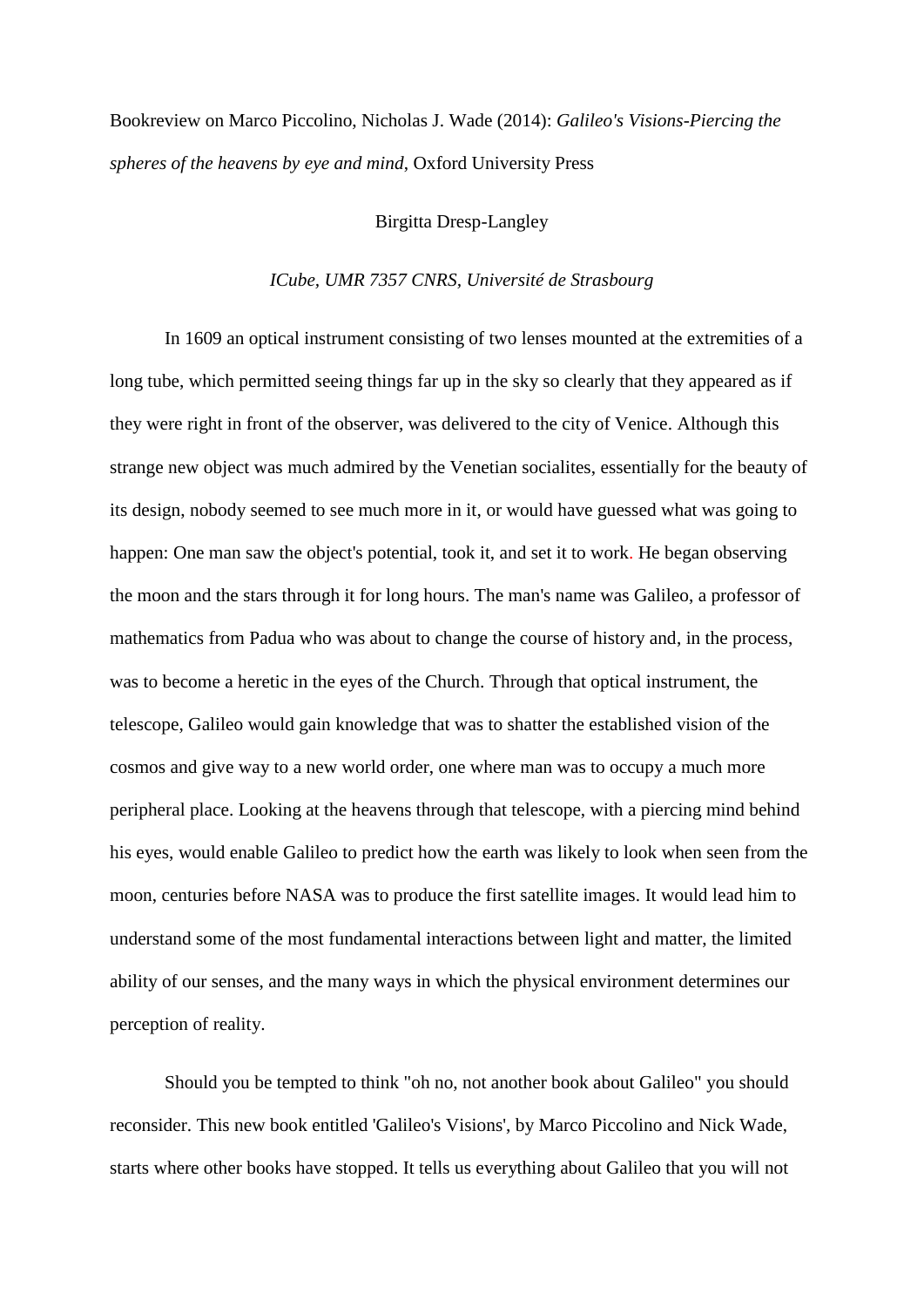find on *wikipedia*. Beginning with the tale of the delivery of the telescope to Venice, the authors take us on a journey through Galileo's private intellectual universe, from his thought experiments about the luminance of the moon to the man's early insights into the complex interactions between light and matter, based on his observations of nature. These preceded Newton's conclusion that there is no colour without light (1704), and Newton's own *colour theory*, by almost a century, and the discovery of *structural colour* in biological tissue of animal species (e.g. Osorio and Ham, 2002, Dresp and Langley, 2006) by four centuries.

Step-by-step, accompanied by witty visual artwork by Nick Wade, we are made familiar with Galileo's early intuitions about physical and perceptual phenomena, addressed by science only centuries later. Transcripts of the man's private writings include fictive conversations where his alter ego *Salviati* addresses *Sagredo*, a Venetian aristocrat and likeminded friend, frequently interrupted by *Simplicio*, a fictive character, eager defender of classic cosmology. In those days of intellectual darkness, when *Simplicio* and the rest of the world believed that the earth was flat and that there was a day and a night because the sun travelled around it, Galileo nursed his own ideas about the universe and physical reality, and he produced a series of texts, which are the basis of this book. These texts deal with man's extraordinary ability to gain insight into complex physical phenomena through systematic observation of nature. Such ability provided him with an understanding, well ahead of its time, of the ways in which our brain perceives the world. In the allegorical language of fables, Galileo recounts the voyage that leads the human mind to knowledge. Through extracts from these fables, we discover what he already knew then, about the importance of individual experience in our capacity to *discriminate* and produce *sounds* (e.g. Claude, 2007), for example. We learn about different, diffuse or mirror-like, reflections of the world, and that there is a difference between the *visual mechanisms* of seeing objects that reflect light and objects that do not (e.g. Jacobs, 2008).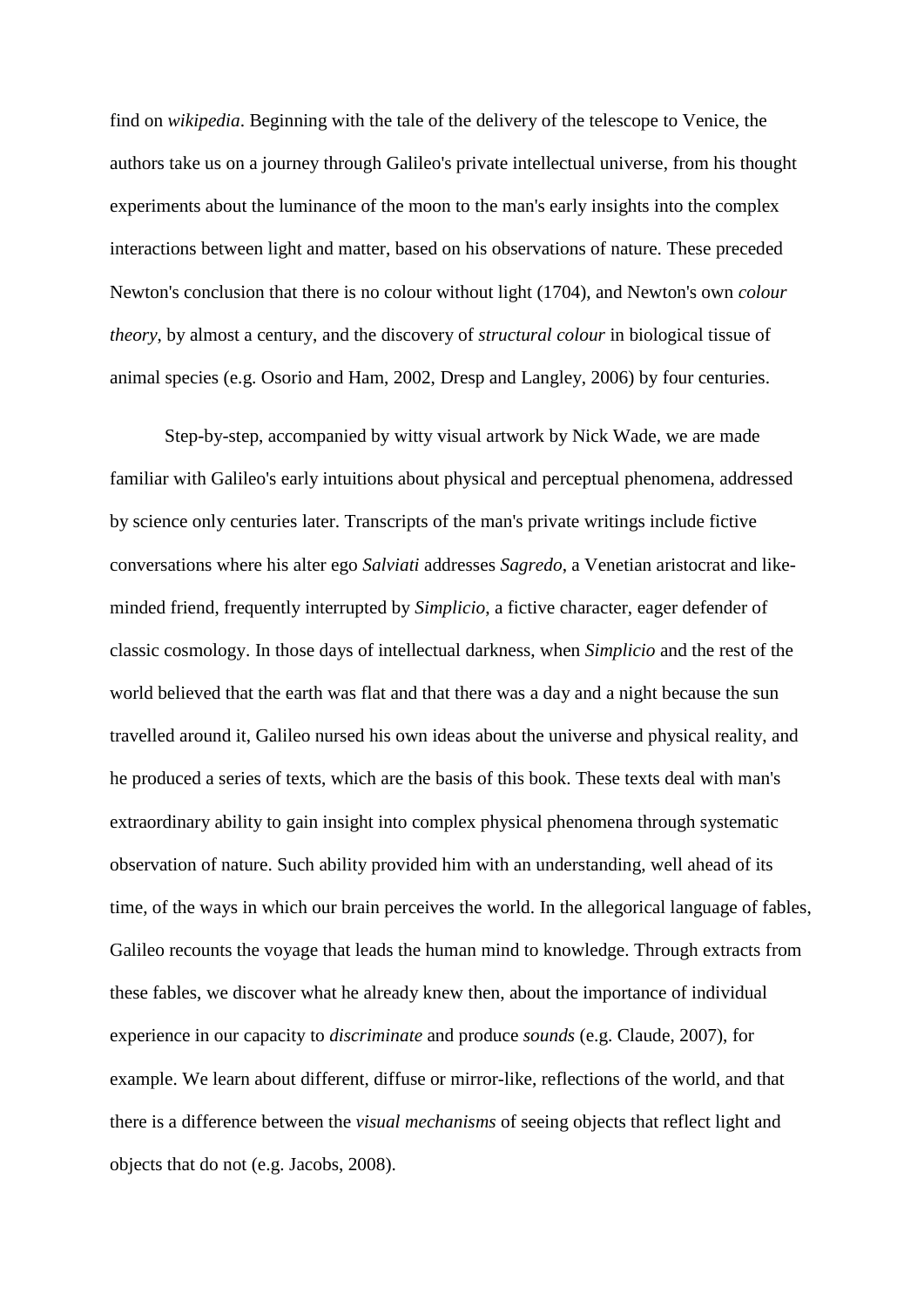In a series of thought experiments, Galileo articulates comparisons between the brightness of the sun to that of the moon, under varying conditions. These thought experiments not only led him to infer that the earth illuminates the dark part of the moon more than the moon illuminates the earth, but also led him to understand about *lightness constancy* (Gilchrist, 2006) and *simultaneous contrast* (Chevreul, 1839), physiological optics and the importance of being able to recognize objects under varying conditions of illumination, or reflection of light from these objects. Galileo had insight into the effects of *aerial perspective* (Ross, 1967) and relative object size on our perception of what appears nearer and what appears further away from us (Dresp et al., 1993-2014), well before Leonardo da Vinci (1651) listed them in his *Trattato della Pittura* as two of the most important monocular cues to visual depth. He knew a lot about the physical nature of light and the phenomenon of *diffraction* (Bragg and Bragg, 1915) well before *UV* and *infrared wavelengths*, which the human senses cannot perceive, were discovered and measured. Also, it appears that Galileo had opinions on Copernicus' and Kepler's theories which may surprise more than a few. Galileo knew that the size of the moon and the stars would be overestimated when viewed through a telescope at night, and one of the problems he set out to resolve late in life was that of determining the relative position of the moon and the stars more accurately, on the basis of experiments comparing observations at night and day. However, this was not to be, as his failing vision finally compromised these plans.

I very much enjoyed reading this book, which is all about a professor of mathematics with an aversion to formalism, and a strong attraction to nature, to the animal kingdom, to phenomena of lights and shadows, to art, and to literature. I would have enjoyed the pictures in the book even more had they been printed in colour. The lacklustre monochrome representations do not seem to do their author justice. Yet, what the image reproduction lacks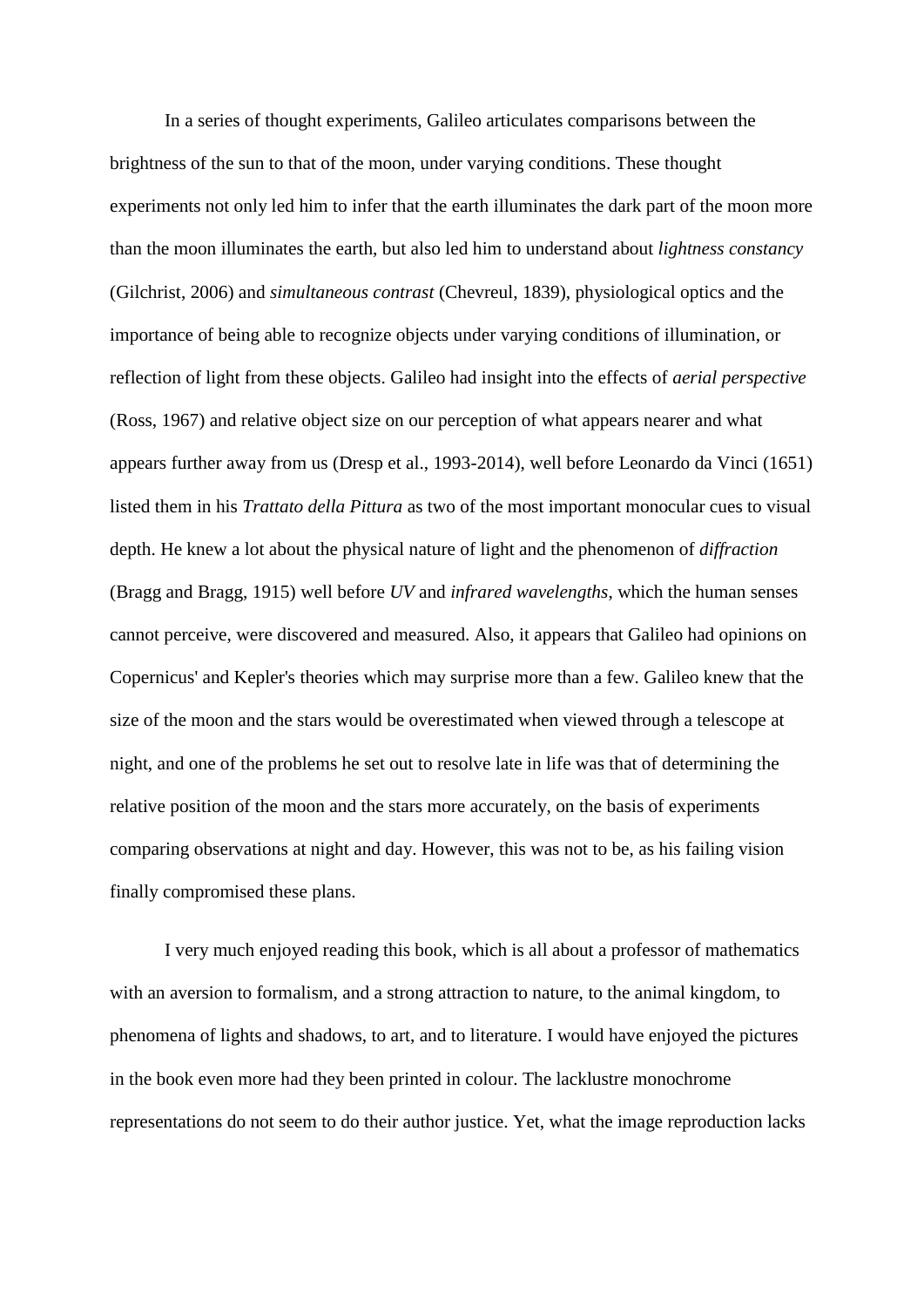in hue, the storytelling makes up for by an entertaining style, rich in details and references. You will not tire of it.

Recently, scientists have discovered new particles that do not seem to obey conventional laws of physics (Bazavov *et al*, 2014). Phenomena such as brain-to-brain communication (Grau *et al*, 2014) are now being investigated in respectable research laboratories, and it seems that there are still so many limitations to our knowledge, maybe more than we realize, be it about the universe, or about the capacity of our brains to perceive and communicate. If Galileo lived today, his piercing mind would definitely have to be reckoned with!

## **References**

- Bazavov A, Ding H T, Hegde P, Kaczmarek O, Karsch F, Laermann E, Maezawa Y, Mukherjee S, Ohno H, Petreczky P, Schmidt C, Sharma S, Soeldner W, Wagner M, 2014, "Additional strange Hadrons from QCD thermodynamics and strangeness freezeout in heavy ion collisions" *Physical Review Letters* **113** 072001.
- Bragg W H, Bragg W L, 1915, *X-rays and crystal structure* (G Bell, London)
- Chevreul M E, 1839, *De la loi du contraste simultané des couleurs et de l'assortiment des objets colorés*, English trans. J Spanton (1854) *Laws of Contrast of Color* (Lightning Source, Milton Keynes)
- Claude A, 2007, "Breaking the wave: Effects of attention and learning on concurrent sound perception" *Hearing Research* **229** 225-236
- Da Vinci, L, 1651, *Trattato della Pittura di Leonardo da Vinci. Scritta da Raffaelle du Fresne* (Langlois, Paris)
- B. Dresp (1993). Bright lines and edges facilitate the detection of small light targets. *Spatial Vision, 7,* 213-225.
- B. Dresp and C. Bonnet (1991). Psychophysical evidence for low-level processing of illusory contours. *Vision Research, 10,* 1813–1817.
- B. Dresp (1997) On illusory contours and their functional significance. *Current Psychology of Cognition*, **16**, 489-518.
- B. Dresp and O. K. Langley (2005) Long-range spatial integration across contrast signs: a probabilistic mechanism? *Vision Research*, **45**, 275-284.